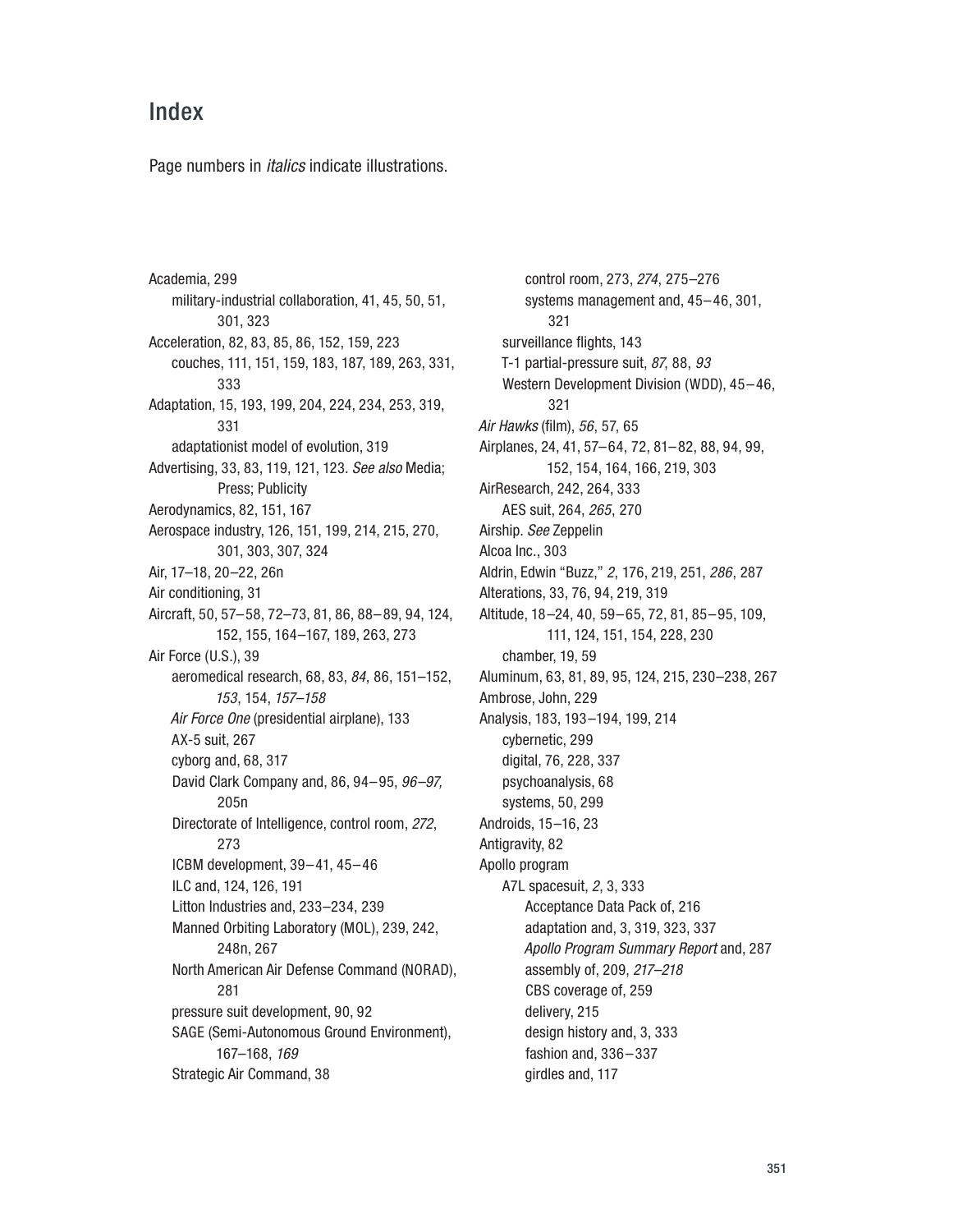layering, 5, 8, 209, 310, 316, 317, 319, 320, 333 manufacturing documentation, 223 mediation and, 11 organic quality, 164, 216, 323 prototypes, 195, 196 Rauschenberg and, 218–219 robustness, 323–325 Tables of Operations, 216 X-ray study of, 329–330 A7LB spacesuit acceptance of, 242 AirResearch suit and, 264 Apollo 17 and, 203 football field test, 200 layered nature, 319 Apollo 1, 148n, 198, 248n, 323 Apollo 11, 4, 176, 216, 242, 255, 259, 284, 286, 333, 335 Apollo 13, 259, 288, 289, 293, 323, 329 Apollo 14, 259 Apollo 17, 202, 339, 340 Command Module, 172, 182–183, 187–189, 214, 241–242, 262, 287, 293 Lunar Excursion Module (LEM), 182, 187, 189, 194, 214, 241, 253 Architecture, 242 computer architecture, 282–283 international style, 33 intimate architecture, 270n of Mission Control room, 273–275, 287, 292, 321 systems architecture, 252, 292–293, 307 Arlandes, François Laurent d', 16 Armor, 15, 234, 267, 270, 275 Armstrong, Harry G., 152, 161n Armstrong, Neil, 168, 176, 219, 222, 250, 251, 333, 334–335, 342 Army Air Corps, 104n, 164 Explorer II balloon, 20 Army Air Forces, 57, 81, 104n, 191 Office of Statistical Control, 228–229 Arnold, Henry "Hap," 39 Artifacts, 46, 111, 215, 216, 223, 224, 259, 303, 337 Artillery. See Weapons Ascension, 16–18, 152, 194, 240, 289, 293 Ash, Roy, 305, 307

Assembly, 20, 111, 214–215, 223, 232, 319 assembly line, 209, 211, 292, 294, 306 latex assembly, 126, 193 Atlas missile, 39–40, 45, 52, 323, 329 Atmosphere, 199–204 earthly, 17–18, 41, 61, 65, 94, 159, 337, 342 lunar, 187 organizational, 211 pneumatic, 64 pressurized, 232 scientific, 16 in space, 85, 112 upper, 20–22, 39, 64, 88–90, 124, 151–152 Atomic weapons, 38, 86, 299 tests, 40, 152 Austin, Delema, 193, 208 Automata, 15–16, 23 Automation, 39, 168, 171, 299, 305 AX suit. See National Aeronautics and Space Administration B-36 bomber, 54n, 86, 88, 105n, 303 B. F. Goodrich, 61, 331 Hamilton Standard and, 192 Mercury pressure suit, 9, 80, 99, 104, 205n Navy pressure suit research, 90, 91, 92, 95, 124, 126 Post pressure suit and, 61, 65

Balzac, Honoré de, 161n Bandwidth, 252–253 Banham, Peter Reyner, 154 Barthes, Roland, 29 Bauhaus, 230, 269 Bay of Pigs incident, 138 Bean, Alan, 10, 11, 128, 291, 336 Bechtel Corporation, 303 Beeding, Eli, 152, 153, 154 Bell Laboratories, 45, 232 Bell X-1, 86, 94, 152 Benjamin, Walter, 223, 336 Berger Brothers Company, 83, 86

Bernays, Edward, 123 Blood pressure, 75, 83 Boeing Airplane Company B-29, 86

Boullée, Étienne Louis, 16

B-52 "Stratofortress," 88–90, 92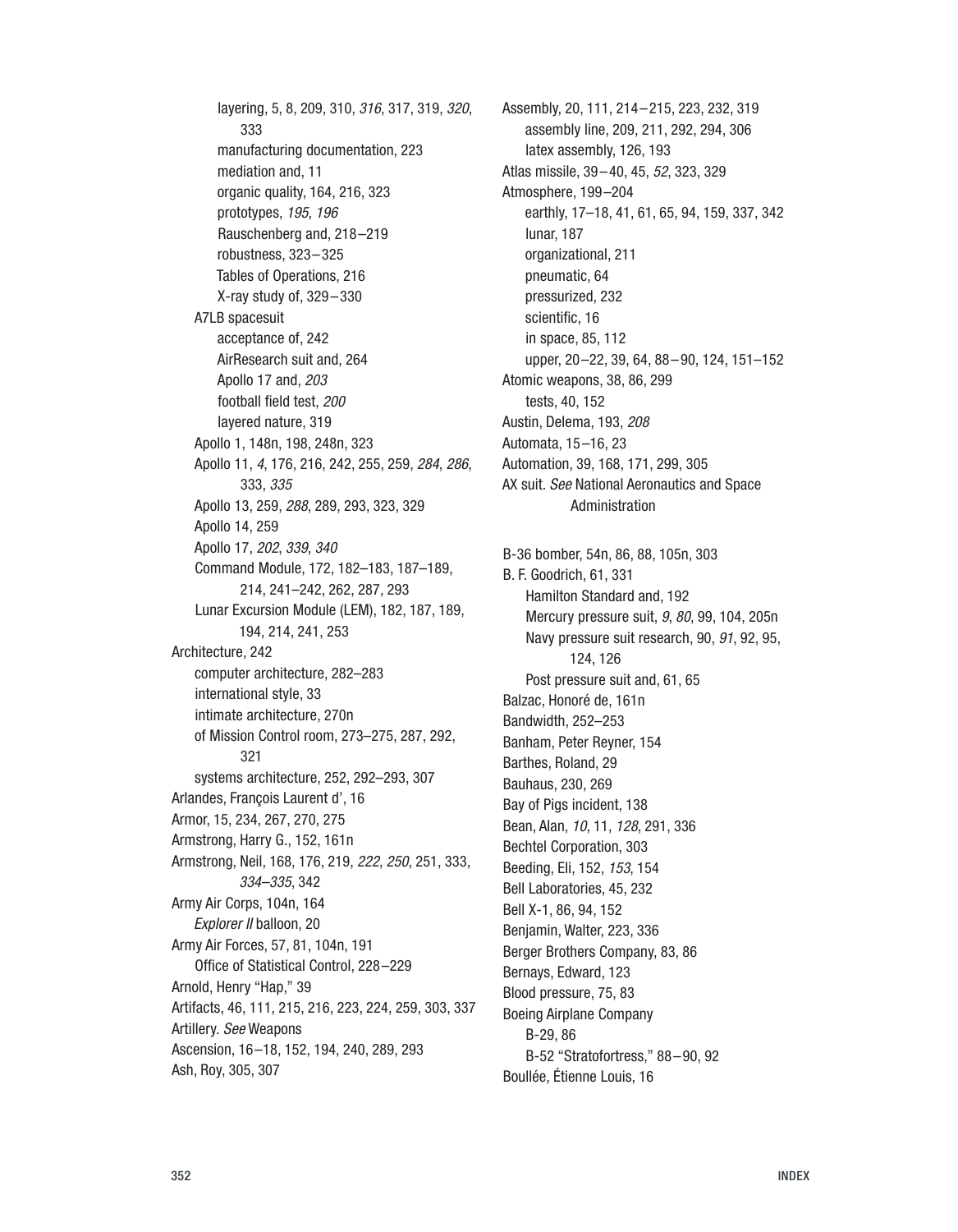Bourguiba, Habib, 144 Brands, 31, 33, 71, 86, 92, 117, 119, 127, 198 Brassiere. See Underwear Budget, 46, 50, 143–144, 199, 234, 242, 277 defense, 37, 40, 144, 301 management, 321, 324 Bureaucracy, 41, 182, 198, 204, 214, 228, 291, 329 Bush, Vannevar, 40, 72 California Institute of Technology (Caltech), 41 Capricorn One (film), 257, 259, 260n Capsule, 126 capsule communicator, 289, 291 exhibit of, 242 pressurized, 59 Soviet advancement, 109–114 technology, 151, 168 testing and simulation, 171–175 Captain Midnight, 94, 104 Carr, Gerald, 289, 290, 291–292, 295n Carroll, Sean B., 319 Cartier-Bresson, Henri, 32 Case, Mel, 189, 191, 193 CBS (Columbia Broadcasting System), 7, 144, 251–257, 259 Apollo coverage, 250, 251–252, 259 clip bank, development of, 257 "HAL 10000" broadcast set, 7, 253, 256 simulations, 253, 254, 255 CBS News, 251–252 Playtex sponsorship, 123 Century of Progress exposition (Chicago, 1933– 1934), 20 Cernan, Eugene, 99, 103, 104, 293 Chanel, Coco, 127 Charles, Jacques Alexandre César, 17–18, 20 Chemicals biochemistry, 76, 319 chemists, 17, 70 DuPont, 317 electrode constitution, 229 limitations and manipulation, 75–76, 151 material innovation, 119, 232, 317 pharmaceuticals, 132–133 Chermayeff & Geismar, 242 Chilton, Robert, 168, 171 Circumnavigation, 58–59 Cities, 175, 299–310, 333, 336

Civil rights, 140 Clark, David, 82, 94. See also David Clark Company Clarke, Arthur C., 257 Clifford, Clark, 248n Clip bank, 257 Clynes, Manfred, 6, 68–77, 204, 292, 299, 310, 317–321, 324, 329 Collaboration, 73, 83, 85, 94, 182–183, 204, 211, 251, 252, 282, 299, 301, 305, 331, 333 Colley, Russell, 61, 90, 124 Collins, Ethel, 193, 322 Collins, Michael, 171, 193, 286, 287 Comfort, 82, 99, 120–121, 198, 219, 223–224, 241, 291 discomfort, 20, 24, 59, 89, 92, 99, 120, 189, 204, 336 Communication, 72, 277, 283, 291, 296, 299 Communications Theory of Urban Growth, A, 299 Competition, 20, 99, 111, 120, 182–183, 192–198, 228, 263–264 Complexity, 39, 41, 132, 171–172, 234, 255, 298, 308–310, 321–323, 336–337 **Computers** architecture, 177, 282–283 control by, 279, 287, 293, 300, 306 development and innovation, 75, 166–179, 293–294 mainframe, 273, 301 Mission Control, 277–279, 281 printouts, 50 Computing analog, 72 digital, 50, 72, 166–168, 171, 172, 177, 229 facilities, 282, 305 history, 281 power, 293 in psychiatric treatment, 76 **Constraint** in fashion, 336 spacesuit layer, 92, 99 technological, 277 Constructivist costumes, 230, 269 Consumers, 29, 33, 82–83, 92, 117–127 Control Data Corporation, 301 Control rooms. See Architecture: Mission Control room Convair (Consolidated Vultee Corporation) Atlas missile, 39–40, 45, 52, 323, 329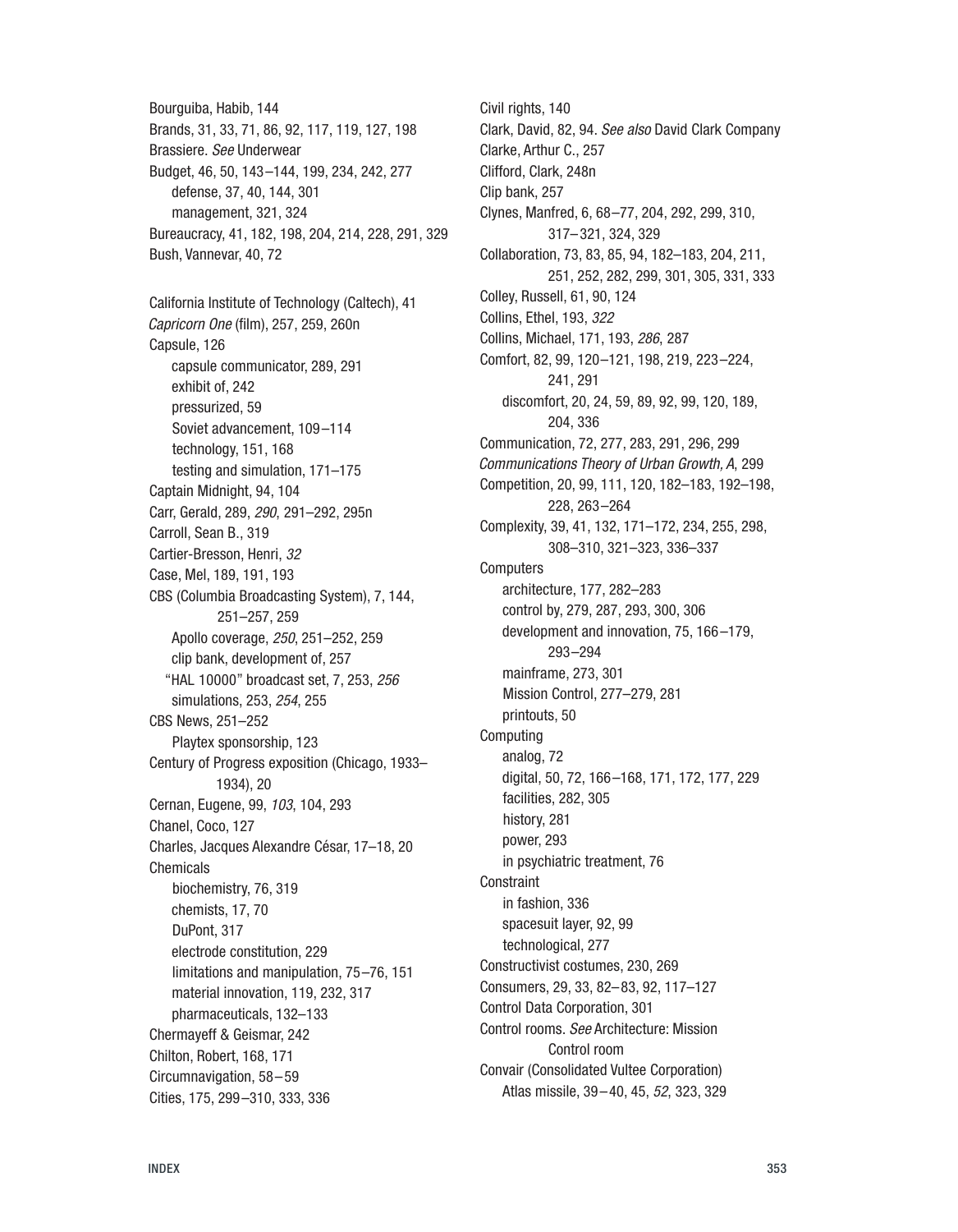B-36 bomber, 54n, 86, 88, 105n, 303 Cooper, Gordon, 99, 100, 104 Correspondence, 191 Cosmonauts, 109–111 Coxwell, Henry T., 18–19, 19 Craftsmanship, 33, 126, 211, 214–216, 219, 223–224, 294 Croce-Spinelli, Joseph, 19 Cronkite, Walter, 251, 255, 256 Crossfield, Scott, 94–95, 96–97 Cure for Chaos: Fresh Solutions to Social Problems through the Systems Approach, 331 Customization, 159, 238, 287, 333 Cybernetic Approach to Urban Analysis, The, 299, 306 Cybernetics, 68, 72, 73, 76, 167, 299–300, 306, 308 Cyborg, 24, 73–78, 292, 299–313

## Data

biometric, 159 electronic, 167 Mission Control and, 275–277, 287–289 navigational, 59 physiological, 72 processing, 166, 282–283 technical, 199 urban, 306 virtual, 73 David Clark Company Apollo Block I suits and, 189, 198 Apollo Block II suit competition and, 192–194 full-pressure suit development, 90–95, 126 "link-net" technology of, 94–95, 124 Gemini program spacesuits, 99, 101, 189, 331, 332 partial-pressure suit development, 83–86, 89 underwear and, 82 Davidyantz, Victor, 111 Davis, Brody (architects), 242 Death and Life of Great American Cities, The, 307–308 Death ray, 57, 65 Defense, 143, 167, 239, 251, 273, 333 budget, 37–40, 45, 144, 301 planning and policy, 35–54 De Flores, Luis, 166 De Forrest, Lee, 229

Demonstration Cities and Metropolitan Development Act of 1966, 300 Department of Defense, 37, 41, 144, 305 Department of Housing and Urban Development (HUD), 300–303, 304, 306, 308 Design, 33, 50, 72, 123, 228, 252, 255, 257, 263, 269, 317, 319, 333–336 aircraft and satellites, 40, 81, 88–89, 143, 159, 171, 189, 239, 259, 267, 291–293, 303 balloon, 16–18 development, 46, 159, 182–206 flight suits, 61–64, 85, 92–99, 111, 124–127, 182–206, 211–219, 234–242, 263–270, 287 industrial, 189, 228, 230 simulation, 163–180 systems and organizational, 29, 45, 57, 171, 215, 279, 282, 323–325, 329, 331 tolerance, 189, 209 urban and housing, 299–300, 303, 305, 308, 333–336 weapons, 42 Digital, 76, 164, 167–168, 177, 282, 306, 337 landscape, 175 life, 176 projection, 279 reality, 175, 179 Digital Equipment Corporation (DEC), 177, 179 PDP-8 computer, 179 Diller + Scofidio, 269 Dior, Christian, ix, 5, 8, 29–33, 37, 117, 121, 317, 336 Dirigibles, 57, 263, 269 Disease, 69, 77 Kennedy and, 132–138 Display in fashion, 92, 123 in Mission Control Center, 277–279, 293 simulation, 167, 171–179 space of, 273–275 Doctor Strangelove (film), 40 Documentation, 151, 193, 194, 198–199, 214–219, 223, 277 Donati, Renato, 64 Douglas X-2 "Skyrocket," 82 Dress, 23, 29–33, 59, 117, 127, 138, 219, 336 Drugs, 68–71, 137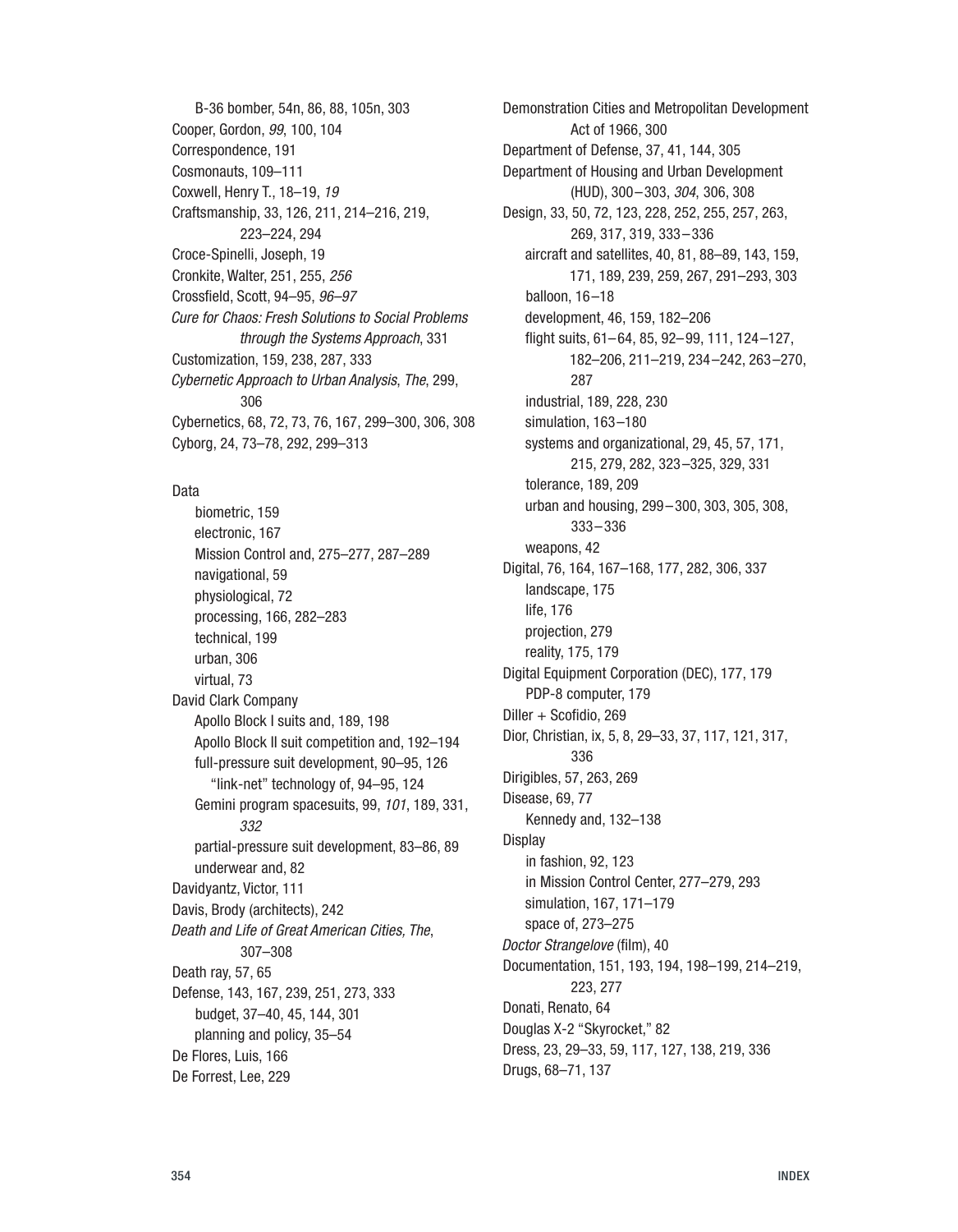Dulles, John Foster, 38–39, 45 DuPont (E. I. du Pont de Nemours and Company), 119, 316, 317 Dacron, 209 Kapton, 209 Mylar, 209, 212 Durant, Charles Ferson, 23 Durney, George, 191–194 Eames, Charles and Ray, 279, 294n Earth, 292 Ecology, 319, 323, 336–337 ecological damage, 292 Economy, 38, 83, 298, 321 Eisenhower, Dwight David, 5, 37–40, 89, 138, 143, 155 and "military-industrial complex," 52–53 "New Look" of, 37, 39, 45, 51–52 Elastic, 82–83, 119 Electrodes, 229, 289 Electronics, 41, 72, 76, 167–172, 228–232, 242, 253, 269, 289, 319, 333 Elkins, William, 233–234, 242, 247, 265, 270, 336 Endurance, 20, 59, 64, 88, 99, 112, 133, 151–155, 159, 199, 277 Engines, 22, 58–59, 64–65, 71, 82, 85, 89, 321, 329 Engineering, 22, 57, 61, 71–73, 85, 90, 126, 151, 159, 166–168, 176–179, 182–204, 228–242, 263, 267–269, 282, 293–294, 305, 324, 328–329, 337 Soviet, 109–111 systems, 45–50, 168, 209–224, 252–253, 269, 289, 292, 298–299, 317, 321, 324, 331 ENIAC, 166 Entrepreneurship, 73, 119 Environment, 15, 24, 73, 76–77, 127, 177, 319, 323, 337 control, 51, 164 extreme, 155, 182, 269 high-altitude, 24 pressurized, 23, 65, 89, 99, 204, 233 space, 15, 22, 152, 193, 240, 253, 324 virtual, 177 Equipment, 20, 58–59, 64, 70, 81, 159, 168, 177, 189, 204, 209, 232, 240, 242, 273, 277, 287, 298 Espionage, 111, 143, 152, 242, 267 Explorer II (balloon), 20–22

Expo '70 (Osaka), 242, 243, 244–245, 247 Exter, Alexandra, 269 Fabric, 16–17, 29, 37, 50, 58, 61, 65, 81–104, 111–112, 119, 126, 204, 209–219, 230–234, 242, 253, 263–264, 267–270, 287, 294, 342 Fashion, 17, 27–34, 115–130, 179, 269, 325, 331–333, 336–337 fashioning, 37, 204, 270, 293, 324, 333 Kennedy and, 132–133, 138 Fasteners, 209 Female, 127 astronauts, 76, 154–155 consumers, 29, 117–118, 123 flight attendants, 123, 127 form and foundations, 33, 83, 117–118, 120–121 garment workers and craftswomen, 126, 193, 209–211, 294 Fiberglass, 238, 242, 255, 263–264, 267, 270, 317, 333 Film motion picture, 40, 57, 65, 69, 81, 176, 199, 255, 257, 279 photography, 40, 88, 143, 214, 242 Finger, Harold, 302, 303, 306, 312n Finkelstein, Nisson, 192, 215 First Lady Astronaut Trainees (FLATs), 155, 157, 159 Fitting, 61, 89, 123, 159, 219, 263 Flash Gordon, 81, 104 Flight, 22–24, 164, 219 balloon, 16–22 physiology of, 151–152, 159 simulation, 163–180 spaceflight, 109–112, 144, 151–152, 154, 159, 189, 198–199, 211, 252, 267, 281, 289–292 suit, 55–66, 79–106, 227–248, 263, 331 Football, 94, 183, 198–199, 209 Foraker, Eleanor, 211 Ford Foundation, 298 Ford Motor Company, 229 Forrester, Jay, 166–167, 177 Urban Dynamics, 299 Foundations. See Garments Fuller, R. Buckminster, 242, 269, 279, 281, 283, 337 Futurism, 65, 92, 253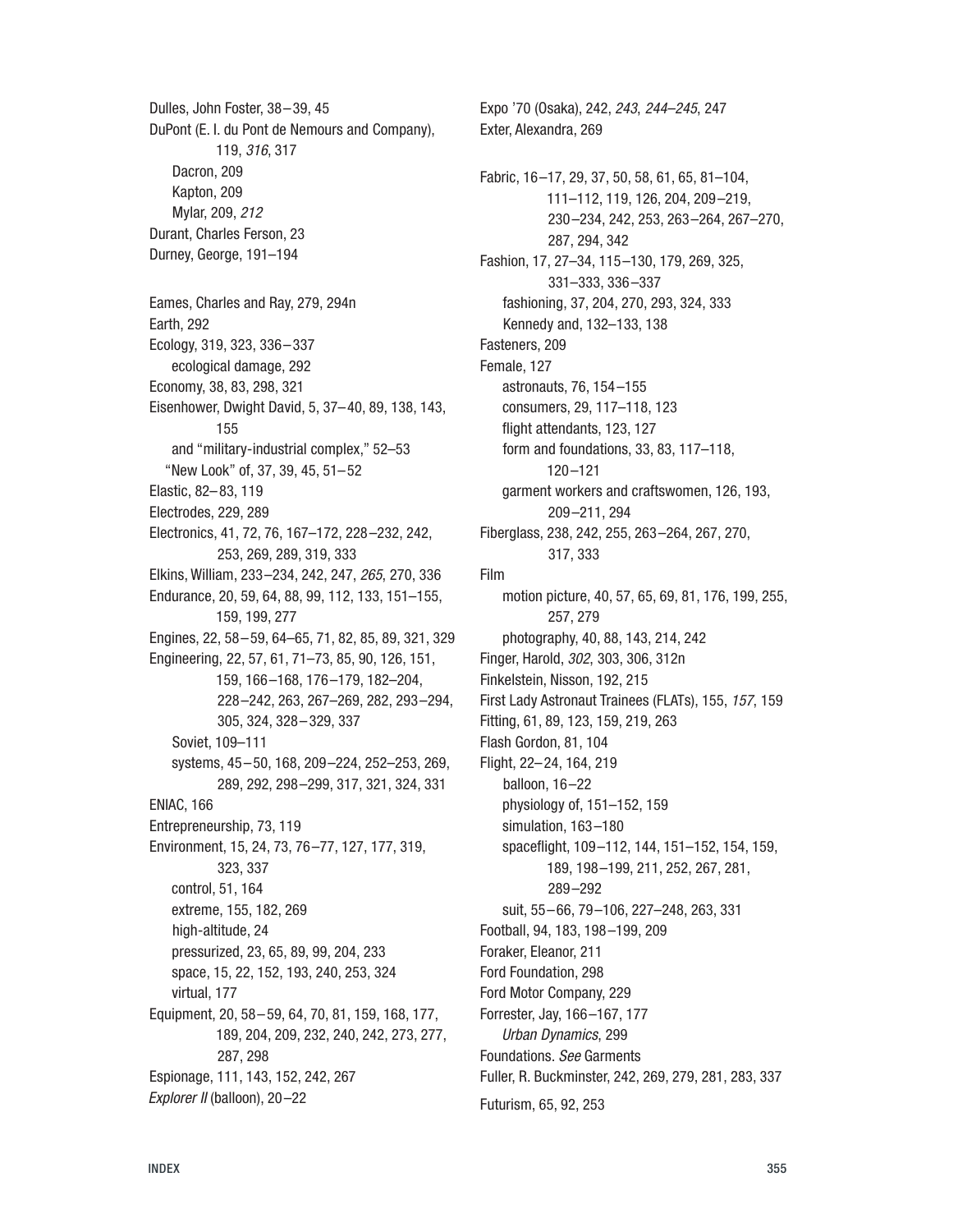G-suits, 82–85 Gagarin, Yuri, 6 Kennedy and, 132, 143 landing, 108 media impact, 132, 143, 252 spacesuit, 111–112, 114 Gardner, Trevor, 41, 45 Garments, 183, 187, 192, 209, 287, 299 assembly, 209, 219 foundation, 33, 83, 115–130 industry, 118, 120 workers, 118, 193 Garriot, Owen, 291 General Dynamics Corporation, 229, 240 General Electric Company, 175, 230, 299, 303, 306 spaceflight visual simulator, 175, 175, 300, 304 Genes (DNA and RNA), 12n, 269, 308, 310, 314n, 323–324 Geodesic domes, 242, 279 Gibson, Edward, 289–292, 295n Girdle. See Underwear Glaisher, James, 18–19, 19 Glenn, John, 24n, 140, 146, 155, 159, 170 Glennan, Keith, 155 Glue, 81, 193, 209, 215, 224, 289 Goddard, Robert, 22 Gould, Stephen Jay, 317–319 Gravity antigravity, 82 force of, 152 lunar, 172, 189 Gray, Hawthorne C., 20, 21, 22 Grissom, Virgil "Gus," 151, 198 Grumman Corporation, 182–183, 215, 255 Lunar Excursion Module (LEM), 182, 187, 189, 194, 214, 241, 253 Gulf of Tonkin incident, 251

Hamilton, Richard, 132, 134–135, 147n Hamilton Standard Apollo suit proposals, 183 A1H–A4H, 183 AX5H, 198 "tiger suit," 190, 191, 204 David Clark Company and, 192–193 double-bladder spacesuit, 112, 324

International Latex Corporation and, 7, 126–127, 182–183, 189, 191–194, 199, 211, 214 NASA and, 182–183, 189 Manned Orbiting Laboratory (MOL) suits, 242 portable life support system (PLSS), 183, 189, 198, 328, 329 Haney, Paul, 255 Hansen, Siegfried "Siggy," 228, 230, 232–233 Harper's Bazaar, 29, 336 Harvard University, 166 Hats, 119, 138–140 Hazards, 20, 155, 267 Helmets, 57, 61, 65, 92, 94, 99, 194, 230, 259, 333 bubble, 92 design of, 61, 191 pressure and, 89, 111, 124, 132 Hemlines, 29 Henry, Joseph P., 85–86 Hot air balloons, 15–22, 23, 57 Housing, 301–306, 310 Human body, 23, 73, 77, 89, 152, 154, 182, 189, 193, 223–224, 263, 269, 273, 299, 317, 324, 329. See also Physiology Humanoids. See Androids Humphrey, Hubert H., 142, 298 Hyams, Peter, 257, 259

ICBM. See Missiles Image. See also Media; Press fashion, 29, 121, 331–333 female, 121, 123 of Kennedy, 132–140 media, 90, 92, 114, 140, 143–147, 223, 233, 259, 336 national, 88, 114, 143–147, 336 space age, 81, 90, 104, 155, 228, 242, 247, 259, 267, 329, 333 televised, 104, 123, 143–147, 251–255, 259, 279 Inflation. See Pneumatics Information, 37, 46–47, 51, 73, 167–168, 282–283, 299 display of, 273–279, 287 management of, 228–229 processing of, 71, 172, 175, 176, 230, 233, 277, 282, 299 space of, 175, 273, 283 systems of, 277, 282, 299, 329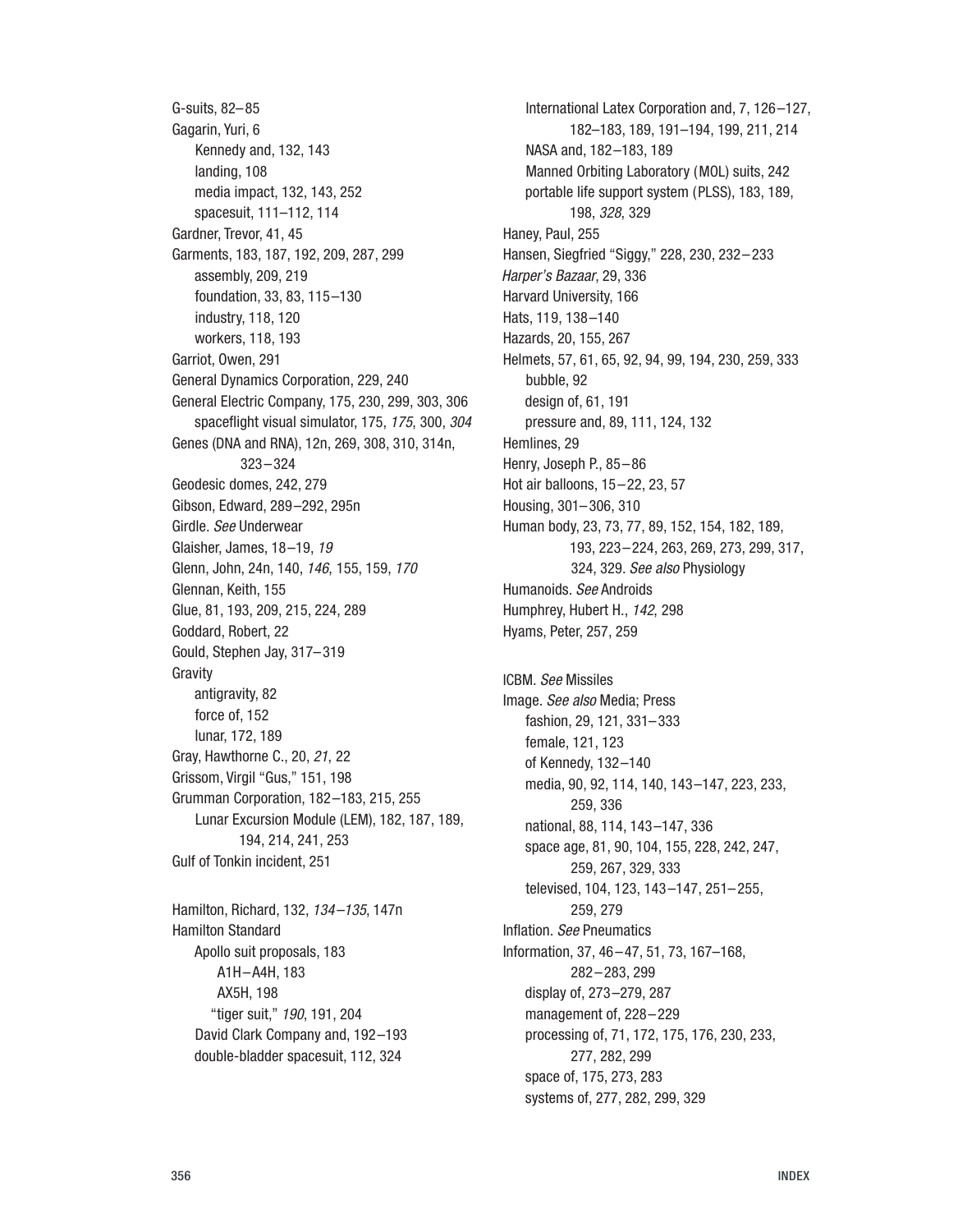Insulation, 127, 238 Intelligence, 177, 228 International Business Machines (IBM) Corporation, 72, 168, 172, 175, 177, 273, 293, 296n 360 mainframe computer, 175, 279, 283 4Pi/AP-101 computer, 293, 296n 7030 "Stretch" mainframe computer, 282–283 7090II mainframe computer, 283 Houston Automated Spooling Priority (HASP), 283 Mission Control and, 175, 277–279, 282 International Latex Corporation (ILC), 6, 7 advertising and, 117, 121 Air Force and, 92, 94–95, 124 AirResearch and, 264 Ames AX suits and, 263–264, 267 corporate history, 119, 124, 128 Hamilton Standard and, 7, 126, 182–183, 189, 191–194, 199, 214 latex convolute, 124, 183, 209 latex manufacturing and, 117 Ling-Temco-Vought (LTV) and, 215 Litton Industries and, 228, 232, 238, 241–242 Playtex, consumer brand, 3, 6, 7, 8, 33, 92, 116, 118–123, 127, 179, 182, 198–199, 209, 211, 228, 293, 333 brassieres, 211, 311 girdles, 33, 117, 311 sewing techniques, 209, 211, 219 spacesuit design and, 126–127, 182–183, 189, 191-194, 198 (see also Apollo program: A7L spacesuit; Apollo program: A7LB spacesuit) SPD-143 prototype, 183, 184, 185 systems engineering and, 191, 198–204, 209, 211, 214–216, 219, 223–224, 270 World War II and, 120–121 Invention, 15, 20, 31, 68–73, 118–119, 124, 159, 179, 229–230, 300, 331 Iron Curtain, 88 Jacobs, Jane, 307–308 Jacobson, Max, 133, 137 Jaquard, Joseph-Marie, 16 Jazz, 20 Jet age, 65, 127 Johnson, Lyndon Baines, 40, 106n, 137, 140, 142, 301

media relations, 251–252 NASA and, 143–144, 155 Johnston, Richard S., 126, 182, 191–192, 214–215 Joints, 111, 183, 191–192, 232–238, 263–267, 319, 325 Kamnitzer, Peter, 175, 300 Kelly, Burnham, 298 Kennan, George F., 38 Kennedy, Jacqueline Bouvier, 133, 137 Kennedy, John Fitzgerald and Corona spy satellites, 143 Hamilton and, 6, 132 hats and, 138 illness, 132–140 lunar landing decision, 6, 143–147 media coverage, 99, 140, 141 personal appearance and grooming, 138–139 Kennedy, Joseph P., 133, 137 Kennedy, Robert F., 133, 219 Khrushchev, Nikita, 109, 143 Kittinger, Joseph, 152–154, 157, 159 Kline, Nathan, 6, 68–77, 204, 292, 299, 310, 317–321, 324, 329 Korolev, Sergei, 109 Kosmo, Joe, 234 Kraepelin, Emil, 69 Kraus, Hans, 133 Kubrick, Stanley, ix Doctor Strangelove, 40 2001, 7, 255, 303, 310 KV-2 Russian spacesuit, 111 Laboratory, 41, 70–73, 83, 85, 92, 127, 154, 230, 234, 239, 299 space laboratory, 228, 233 Lamanova, Nadezhda, 269 La Mettrie, Julien Offray de, 23 Laminates, 264 Landing, 18–20, 58, 64–65, 92, 95, 99, 109–111 lunar, 143–144, 168, 172–176, 187, 198, 234, 240–242, 251–259, 277, 281, 292–293, 336

Lasker, Mary, 68 Latex, 16, 111, 117, 119–121, 127, 164, 183, 189, 193, 209–211, 253, 255, 267, 342

splashdown, 104, 109, 292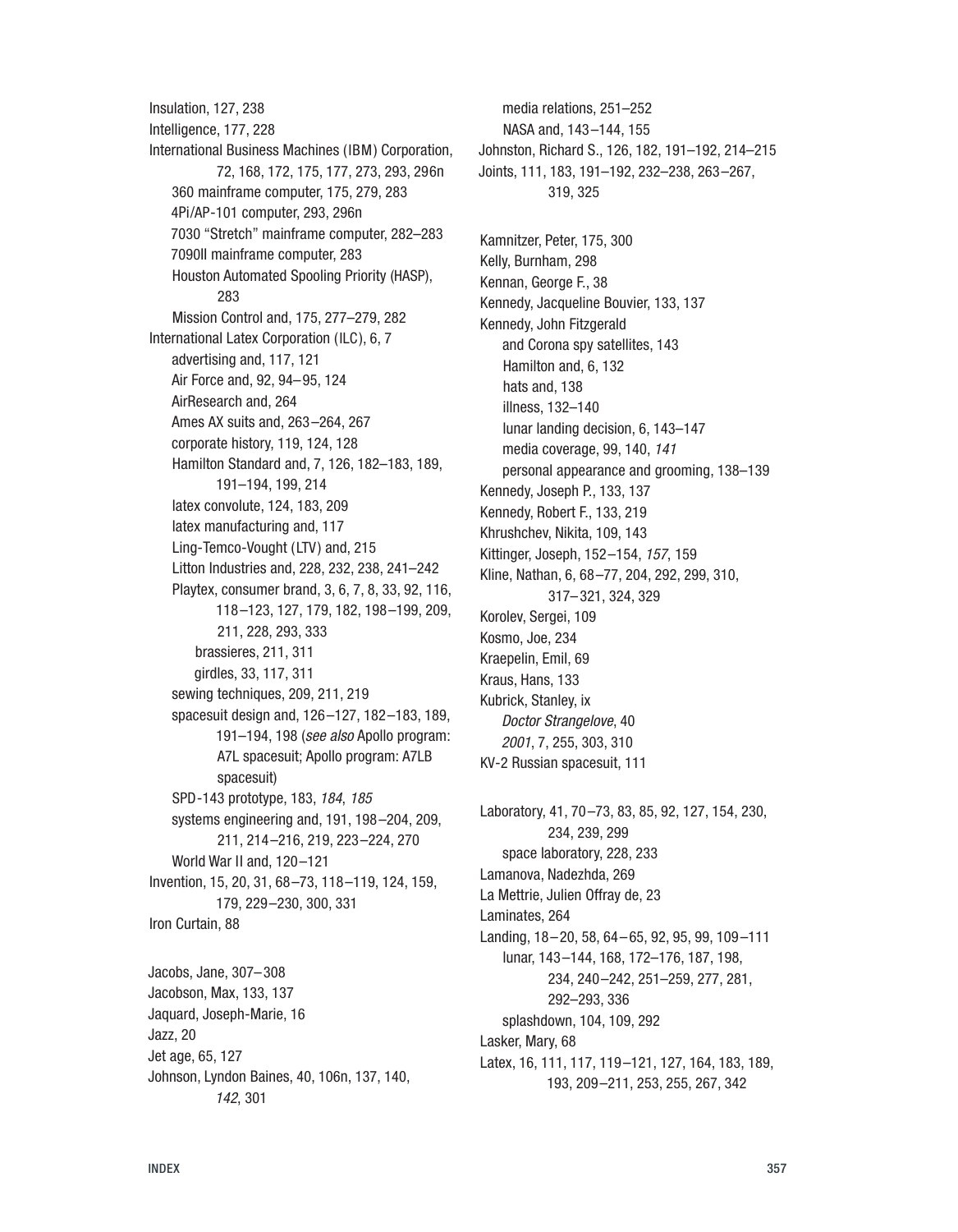bladder, 61, 124, 238 girdle, 120, 123, 182 Layers, 20, 29, 61, 104, 127, 199, 209–211, 214, 224, 234, 240–242, 264, 267, 293, 315–325 Ledoux, Claude-Nicolas, 16 Leonov, Alexei, 99, 111–112, 113, 114 Life support systems, 182, 189, 198, 329 Light, Jennifer S., 311n, 333 Lindbergh, Charles, 58–59, 65 Lindsay, John V., 300, 305 Lingerie. See Underwear Ling-Temco-Vought, 215, 225n Link, Edward, 164 Link Company ANT-18 "Link Trainer" flight trainer, 164–165, 165 Gemini simulators, 171 Link Piano and Organ Company, 164 Mercury trainer, 171 Link-net, 94–95, 99, 124, 242 Litton Industries, 7, 228–247, 305–307 Aero Service Corporation subsidiary, 255 block III Apollo missions and, 198, 242 CBS Apollo simulation and, 255 constant-volume suit, 198, 242, 270 Hughes Aircraft and, 45, 229 Manned Orbiting Laboratory (MOL) suits, 239, 242, 267 Mark I "vacuum" suit, 230, 231, 232, 233 RX suits, 243–247, 263–264 RX-1, 234, 235 RX-2, 234–235, 236, 246 RX-2A, 234, 237, 246 RX-3, 238–239, 238, 239 RX-4, 238 RX-5, 238, 241, 333 urban design proposals, 305, 307 vacuum tube development and, 228, 230, 233 Wall Street and, 307 Llewelyn-Davies Associates, 312n Lockheed-Martin Corporation prefabricated housing proposals, 303 systems engineering standards, 282 U-2 spy plane (CL-282), 89–90, 92 urban policy and, 301 Vega aircraft (see Post, Wiley)

Lodge, Henry Cabot, 140 Lousma, Jack, 289 Lovelace, Randall, 155 Lovell, James A., 287–289 Lunar Excursion Module (LEM), 183, 214, 240, 255, 293 Lunar Landing Research Vehicle (LLRV), 172, 176 Machine, 15–16, 23–24, 46, 50, 59, 73–75, 164–166, 176–179, 214, 232, 282, 299, 329, 331 knitting, 82 man and, 64, 68, 81, 151, 240, 281, 289, 292 sewing, 191, 209–211, 263 weaving, 294 Macmillan, Harold, 143, 147n Magaziner, Ira, 257 Manufacturing. See Production Marat, Paul, 16 Marcus, Stanley, 31 Mark 1 computer, 166 Martin, Reinhold, 279 Martin Marietta Corporation, 240, 303 Massachusetts Institute of Technology (MIT), 166, 168, 171, 175, 177, 269, 294 hacker culture, 177 Joint Center for Urban Studies, 298 Urban Systems Laboratory, 299, 305 Mathematics, 72, 167, 189, 305, 321 Mays, Jackie, 194–195 McConnell, John, 337 McHale, John, 269, 281 McLane, Bill, 194–195 McNamara, Robert S., 228–229 Measurement, 73, 76, 151, 154, 192, 219, 230, 308, 310 Media, 29–33, 57, 65, 104, 154, 255, 259. See also Advertising; Image; Press battlefield, 114 broadcast, 20, 251, 257 Johnson and, 252 Kennedy and, 132–147, 251 relations, 233, 251–252 Medicine, 68–73, 83, 137, 151 Meier, Richard, 311n Mental illness, 69–71 Messerschmitt AG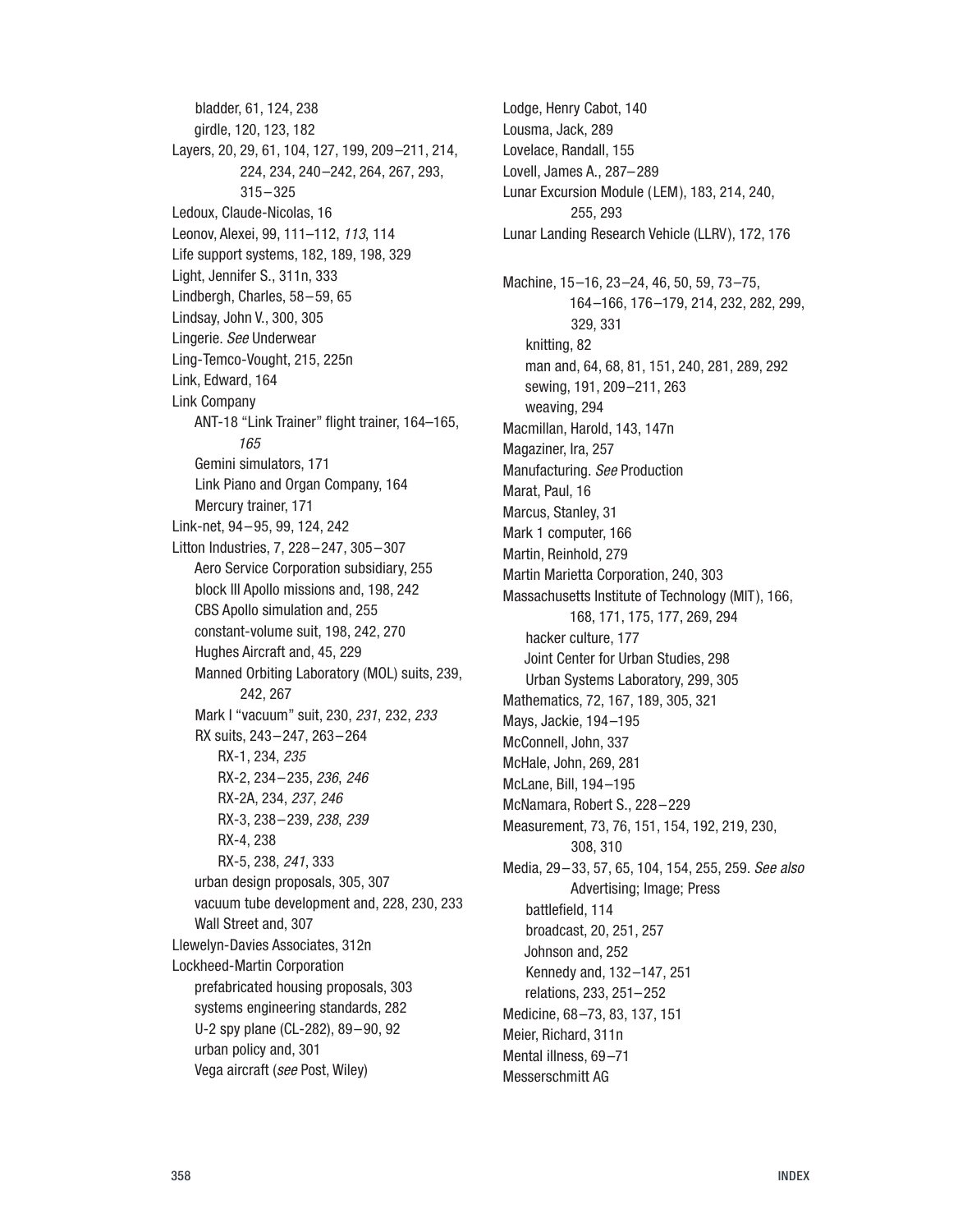ME-163 "Komet," 85 ME-262 "Schwalbe," 81 Metal, 20, 166, 230–238, 263–264, 294 in fashion and packaging, 92, 117, 120, 123 Mical, abbé, 15 Military, 37–53, 72, 81, 83, 92, 94, 99, 121, 123, 133, 143, 154–155, 228, 239, 242, 267, 305, 331 Military-industrial research and production, 33, 216, 224, 229, 234, 269, 281, 287, 300, 301, 305, 323, 329, 333. See also Academia contractors, 39, 46 "military-industrial complex," 50–51, 53, 151, 292, 298, 301, 321 technology, 51 vernacular of, 198, 215 Milton, John, 22 Mindell, David, 293 Missiles, 39–50, 88, 138, 151–152, 155, 159, 167–168, 171, 281, 323, 329, 331 manufacturers, 240 Soviet, 109, 143 tests, 277 Mnemotron (company), 73–75 Mobility, 19, 29, 61, 64, 92, 95, 99, 104, 121, 124, 181–206, 209, 230, 234, 238, 264, 267, 329 Module command, 172, 182–189, 214, 241, 264, 287, 293 lunar, 172, 176, 189, 194, 214, 241, 251, 253, 259, 289, 293, 329, 333 service, 289 Modus vivendi, 76, 319–321 Molding, 89, 117, 120, 124, 126, 193 Montgolfier, Étienne and Julien, 15–18, 23–24 Moon, 65, 73, 92, 104, 143–144, 147, 182, 189, 194, 197, 240, 242, 251–253, 257, 264, 279, 289, 293, 298, 301, 305, 329, 331, 336, 337 cyborgs on, 74–77 surface of, 33, 126, 176, 199, 234, 241, 251, 253, 293, 333, 336 Tintin on, 90 virtual, 172 Multiple-Axis Space Test Inertia Facility (MASTIF), 151, 159 Mumford, Lewis, 11

Myerson, Martin, 298 National Advisory Committee for Aviation (NACA), 94, 303 National Aeronautics and Space Administration (NASA), 3, 6–8, 11, 24, 94, 111, 143–144, 168, 171, 239–242, 277, 287, 291, 333. See also Apollo program Ames Research Center, 8, 165, 262–270, 310 AX spacesuits, ix, 8, 262–269 AX-1, 261, 263 AX-2, 261, 264 AX-3, 264, 266, 333 AX-4, 264 AX-5, 267, 268, 317 design criticism of, 3, 269, 317 computing and, 172, 175, 282–283 medicine and, 151–152, 159 simulation, 281 space station design proposals, 310 spacesuit procurement, 99, 124–126, 182–183, 187, 189, 191, 192–194, 198–199, 204, 209, 214–216, 223–224, 228, 234, 238, 263–264, 269–270, 329 systems engineering, 211, 214–216, 223–224, 292, 298–299, 319 television and, 251–255, 259 urban development and, 298–303, 308, 310, 321 "Whole Earth" and, 337 women and, 154–155 National Air and Space Museum, 342 National Security Council (NSC), 37–39 Navigation, 17, 59 Nelson, Gaylord, 300, 337 Neoprene, 111, 119, 126 Network, 151 fashion, 29, 31 information, 283, 299, 331 institutional, 41, 51, 167, 182, 323, 329 media, 57, 252, 255 technological, 77, 168, 331 "New Look," 5, 8, 331, 336 in defense, 5, 38–47, 51 in fashion, 5, 28, 29–31, 32, 33, 121–123, 127, 317, 336, 338 (see also Dior, Christian)

Murphy's Law, 162n

Museum of Modern Art, New York (MoMA), 40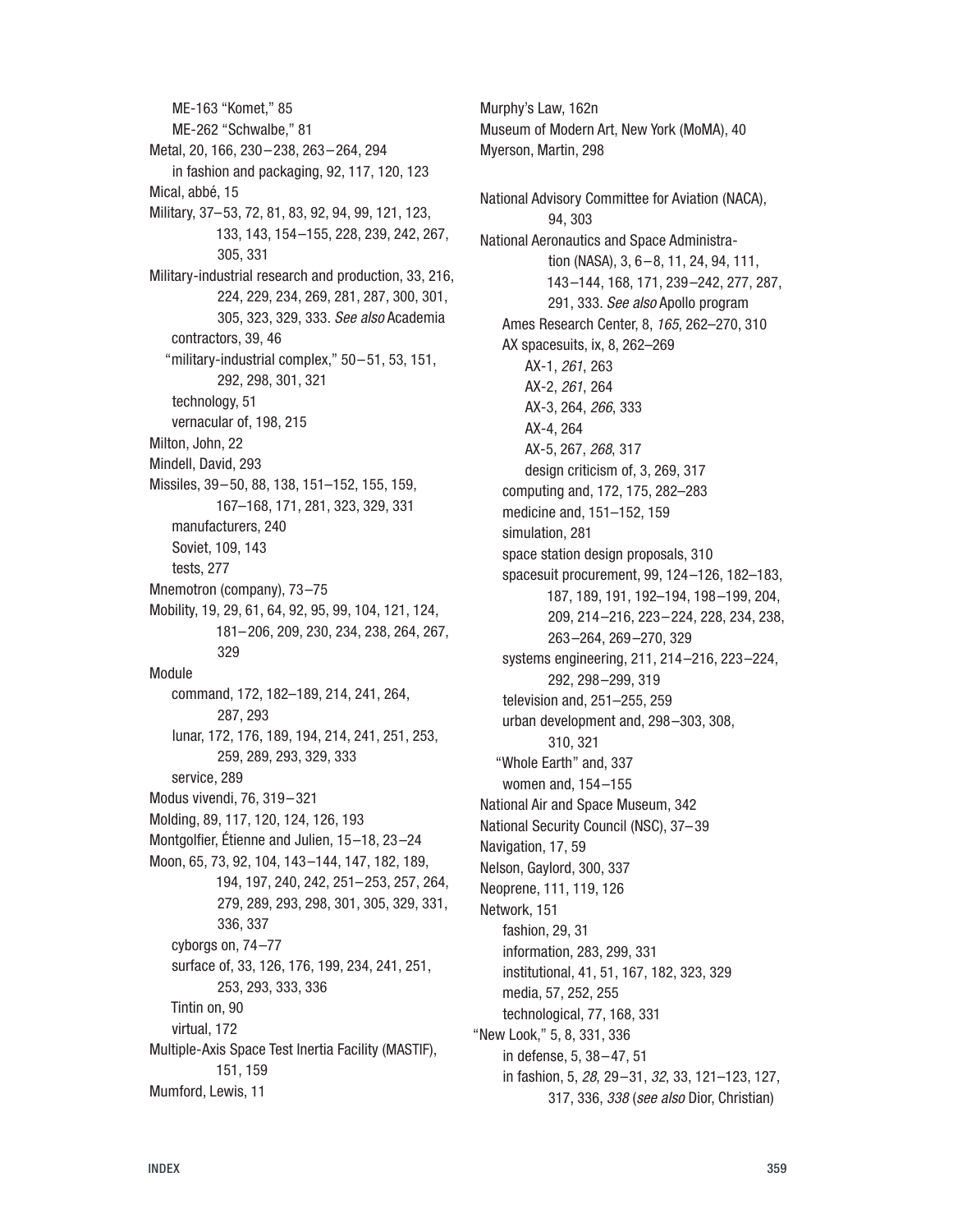in materials, 317 in military attire, 90 in psychiatry, 71, 77n News coverage, 20, 47, 65, 68, 109, 121, 132, 252, 257. See also Media; Press Nixon, Richard M., 132, 251, 291, 303, 306–307 North American Aviation Apollo Command Module, 172, 182–183, 187–189, 214, 241–242, 262, 287, 293 Saturn V rocket, 172, 182, 240, 255, 287, 337 Space Shuttle, 95, 267, 293, 326n X-15 aircraft, 94–95, 99, 104, 124, 126 Nuclear development and defense, 37–54, 86–88, 159, 168, 273, 281, 303, 306, 331 Nylon, 65, 85, 94, 99, 124, 126, 183, 211, 215, 232, 317. See also DuPont Operation Breakthrough, 303–307, 304, 310 Orbit, 22, 47, 76, 104, 109, 112, 132, 143, 144, 149, 168, 239–242, 252, 255, 264, 267, 277–279, 291–292 **Organization** Cold War, 37 defense, 45–51 in fashion, 31 institutional, 127, 159, 182–183, 191, 194, 198–199, 204, 211, 224, 252, 321–324 organized complexity and, 308, 310, 336 Soviet, 114 systems, 329, 331 technological, 279, 287 Packaging, 118–123, 317 Paine, Thomas O., 299, 303, 321, 323 Paley, Rev. William, 321 Paley, William (CBS president), 252 Partial-pressure suits. See Pressure suits

Patents, 82–83, 117, 120, 126, 164, 192, 229 Patterns, 16, 86, 111, 209, 214, 216, 219 Performance, 50 aircraft, 81–82, 172, 263 computer simulation, 167, 172, 175 human, 57, 59, 151 pressure suit components and, 82–86, 94, 126, 181–206, 241, 317 Permeability, 183 Philco-Ford, 277, 281, 292

Physiology, 23, 59, 64, 75, 85, 150–162, 204. See also Human body Piccard, Auguste, 20 Pilâtre de Rozier, Jean-François, 16 Pilkenton, Roberta, 130n, 209 Pilots, 17–20, 24, 39, 41, 57–65, 72, 81–104, 109–111, 123, 152–155, 164–172, 191, 263, 273, 291 Playtex. See International Latex Corporation Pleats, 92, 232, 234, 263 Pneumatics, 61, 64, 83, 119, 164, 199, 279, 305, 306 Polignac, Gabrielle de Polastron, duchesse de, 17 Population, 17, 251, 298, 305 Portable life support system (PLSS), 189, 198, 328, 329, 337 Post, Wiley altitude record, 64 circumnavigation records, 57, 58–59 jet lag, discovery of, 59, 64 jet stream and, 64 media images, 56, 57, 58, 64 pressure suit innovations, 6, 60, 61, 62–63, 89–90 Pouge, William, 289, 290, 291–292 Precision management, 192 Press, 20, 29, 40, 57, 76, 86, 233, 255, 263, 303, 337. See also Media; News coverage; **Publicity** Kennedy and, 137–140 **Pressure** air, 19, 117, 151, 232, 324 bladder, 61, 81, 104, 111, 127, 192–193, 219 cabin or enclosure, 20, 23, 59, 64, 85–99, 109, 232–233 low, 59, 61 research lab, 92, 94 Pressure suits, 24, 57–65, 75, 79–106, 109, 111, 124–127, 132, 154, 181–206, 211, 219, 227–248, 331 Production aircraft, 94, 182 fabric, 16 flight/space suit, 85–86, 90, 99, 117, 182, 191, 204, 211–216, 230, 263 high-technology, 191, 232, 317 housing, 306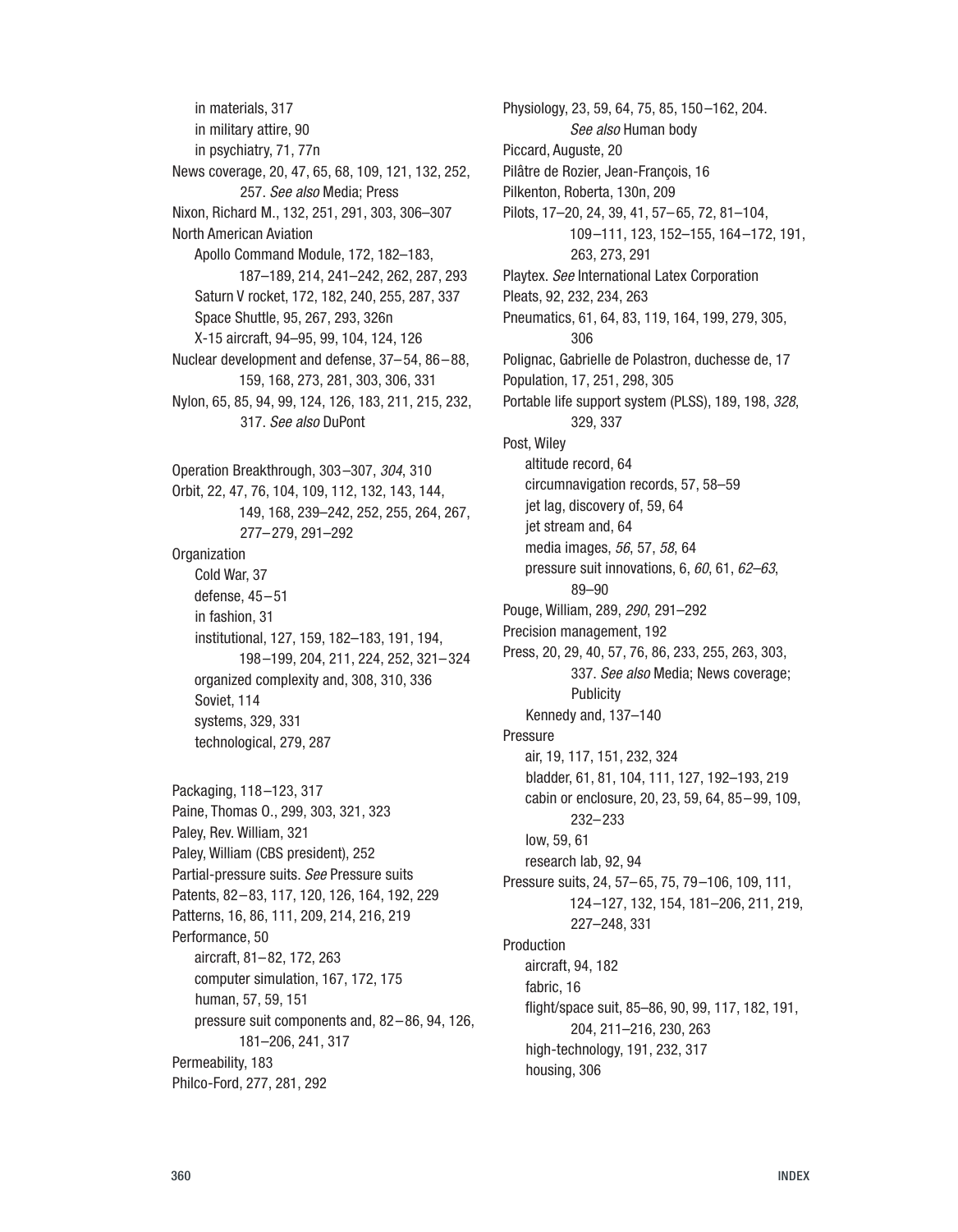line, 121, 198, 209 mass, 119–121, 126, 159, 230, 303 underwear, 33, 82–83, 211 weapons, 40–46, 240, 301, 317 Program-planning budgeting system (PPBS), 321 Projection, 50, 171, 277–279 Project Manhigh, 152–154, 157, 159 Project Whirlwind, 166–168, 169, 176–177, 273 Propaganda, 143, 144 Prosthetics, 16, 72, 75, 83, 154, 269 Prototypes, 39, 40, 46, 50, 61, 83–104, 126, 159, 166, 182–204, 209, 214, 234–247, 263–264, 269–270, 303, 333 Psychiatry, 75 Public, 17, 22, 31–33, 47, 57, 86, 121, 143, 194 demonstration, 16 imagination, 23, 59 perception, 71, 104, 137, 143, 159, 242, 251, 267 spectacle, 15, 140 Publicity, 29, 40, 57, 64, 109, 123, 132, 138, 307, 337. See also Media; Press Radford, Arthur W., 37, 39 Radio, 230 broadcast, 111, 229 modern, 20 signal, 20, 232, 283 Radnofsky, Matt, 194, 269 Ramo, Simon systems engineering and, 45–47, 50, 159, 211, 229, 301, 303, 321 urban planning and, 331 RAND Corporation, 40, 299–301, 306 Rauschenberg, Robert, 216, 219, 220, 223 Raytheon Company, 175 Apollo Guidance Computer, 172, 282, 293–294 Reproduction, 15–16, 109, 223–224, 310, 333, 336 Research defense, 45, 83, 88, 301, 303 flight physiology, 83, 151–152 materials, 33, 83, 118–119, 317 medical and mental health, 68–77, 154 pressure suit, 89–95, 121–126, 183, 192 rocket, 39–40 space, 229–234, 264, 267, 292, 301, 310 Revolution. See also "New Look" fashion, 29, 82

flight, 81, 82 information, 73 psychiatric, 70–71 technological, 223 women's underwear, 117–121 Rheim, Homer, 191 Rivarol, Antoine de, 15 Rockland State Mental Hospital, 68–71, 73, 76, 77n Romney, George, 303, 306 Roosevelt, Franklin, 24, 121, 164 Rubber, 58, 61, 83–92, 111, 117–121, 126–127, 209, 211, 230–232, 281 bladder, 92, 95, 209, 235 girdle, 33, 117 Rudolph, Paul, 40 RX suits. See Litton Industries Satellites, 111, 143, 232–233, 242, 267 Saturn V rocket, 172, 182, 240, 255, 287, 337 Schirra, Walter, 106n, 257 Schlemmer, Oskar, 230, 269 Schmitt, Harrison "Jack," 337, 339 Schriever, Bernard H. systems engineering and, 45–47, 50–51, 159, 211, 277, 300, 321–323, 329 urban design and, 301, 303, 306 Science and the City, 300, 308 Science fiction, 57, 65, 104, 154, 228 Scott, Dave, 168, 176 Scott-Heron, Gil, 259 Seamstresses, 85, 126, 204, 209, 211, 214, 224, 325 Sewing, 33, 85, 111, 126, 191, 193, 209, 211, 214–219, 224, 263, 269–270 Shepard, Alan, 9, 11, 81, 144, 192, 291 Sheperd, Leonard "Lenny," 124, 126, 191–194, 211, 215 Shockley, William, 232 Sidey, Hugh, 138 Signals, 72–73, 229. See also Radio: signal biological, 73 electrical, 20, 165, 168

television, 251–255 Simulation, 163–180, 281 Cold War, 300 computerized, 51, 166–168, 281–282 digital images and, 175, 253–255, 257 flight, 83, 86, 151, 193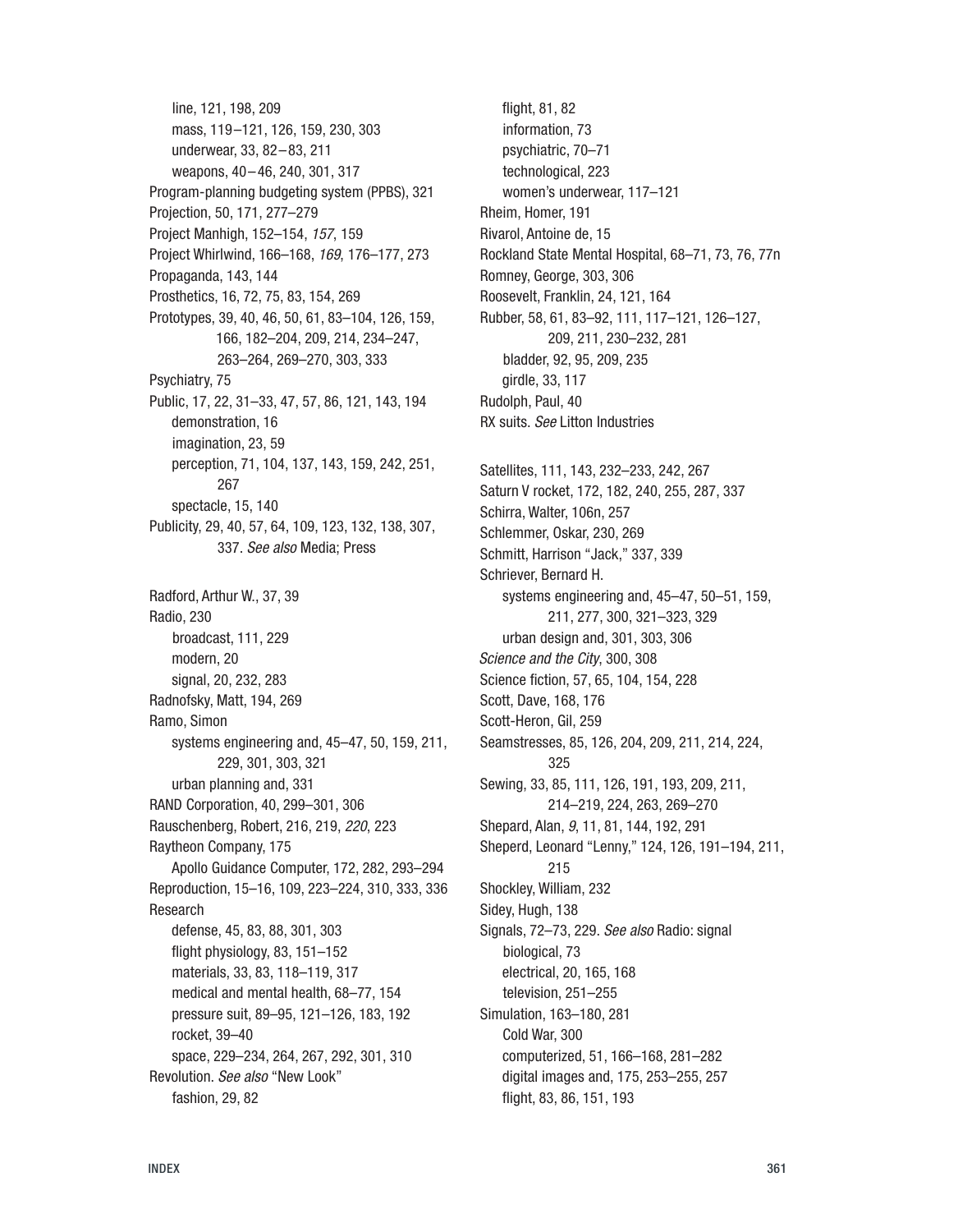landing, 293 urban, 299 Sivel, Théodore, 19 Skeleton, 232, 319, 331 Skylab IV, 289–292 Snow, Carmel, 29 Soldiers, 37, 81, 121, 133, 239, 267 Sorkin, Michael, ix, 12n, 269, 317 Soviet Union balloon altitude race and, 20 constructivist design, 269 nuclear arms race and, 37–41, 45, 143, 168, 267, 273 space race and, 6, 47, 109, 112, 144, 151, 232–233, 251 spacesuit design, 109, 111–112 surveillance of, 88, 143 Space age, 15, 77, 81, 104, 127, 151, 159, 216, 255, 283, 287, 292, 298–299, 310, 324, 337, 342 Space flight, 109, 111, 151–154, 159, 228, 242, 267 program, 94, 114, 132, 143, 144, 303, 323, 331, 337 research, 233 Space race, 37, 111, 133, 151, 168, 175, 182, 198, 215–216, 228, 233, 240, 247, 273, 277, 287, 298, 303, 310, 319, 323 "Space, Science, and Urban Life" (conference), 298–299 Space Settlements: A Design Study, 309, 310 Spaceships, 109, 111, 177, 300, 337 Space Shuttle, 95, 267, 293, 326n Spanel, Abram Nathan, 117–121, 124, 126, 198 Specifications, 83, 182, 192, 215–216 Sputnik, 6, 47, 232–233, 267 Stamina. See Endurance Stanton, Frank, 144, 252 Stapp, John Paul Jr., 152, 153, 154, 159, 162n Steichen, Edward, 40 Steinem, Gloria, 257 Stewardesses. See Female Strategic Defense Initiative (SDI or "Star Wars"), 267 Stratobowl, South Dakota, 20 Strughold, Hubertus, 151–152, 161n Studio desian, 29 television, 255, 275

Suit. See Flight; Pressure suits Systems biological, 308, 310, 319, 321, 323, 325 construction, 303 control, 72, 75, 76, 168, 282–283, 300, 305 engineering, 45–50, 168, 209–224, 252–253, 269, 289, 292, 298–299, 317, 321, 324, 331 management, 159, 211, 214, 224, 291, 300– 301, 303–307, 323–324, 329–333 thinking, 281, 301, 333 urban, 298–310 Systems Development Corporation, 306 Szanton, Peter, 305 Teapot Committee, 41, 45 **Technology** advancement, 47, 77, 81, 298, 321, 324, 331 aviation, 24, 41, 154, 159, 277 broadcast, 253, 255, 259, 277 computer, 73, 166–167 lingerie, 86, 117 medical, 117 military, 50–51 nuclear, 45, 168 pressure chambers and suits, 59, 61, 65, 88–89, 124, 151, 230, 240, 242, 263–269 rocket, 85–86, 88, 151 space, 111, 211, 215, 223, 242, 287, 289, 321 urban, 301–306 Teflon, 242, 264, 317. See also DuPont Telegraphy, 229–230 Television, 51, 94, 99, 123–124, 132, 140, 147, 171, 179, 191, 204, 219, 230, 251–253, 259, 275, 277, 279, 292 Teller, Edward, 40 **Testing** drug, 70 flight, 85, 155, 277 medical, 154–155 physiological, 159 suits, 95, 99, 126, 183–194, 199, 215, 230, 238, 267 weapons, 40–41, 46 Texas Instruments, 232 Textiles, 119, 177, 294, 342 Teyssot, Georges, 269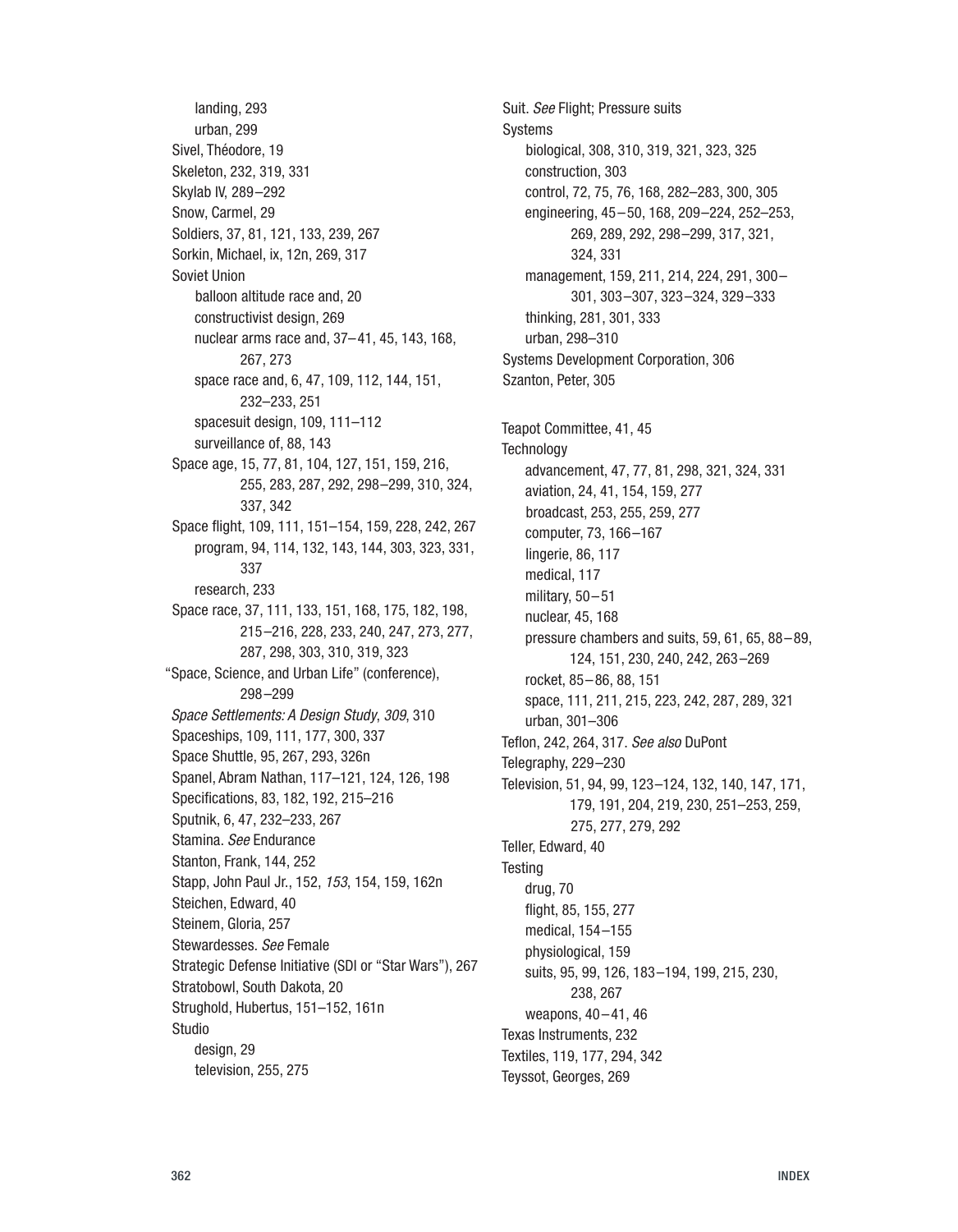Theater, 68, 273, 279, 281 Thermal Micrometeoroid Garment (TMG), 187, 209, 223 Thich Quang Duc, 140, 141 Thompson, Wayne, 298, 310 Thompson Ramo Wooldridge. See TRW Inc. Thornton, Charles "Tex," 45, 228–229, 232, 248n, 305 Tigersprung, 336 Tiger team, 191–192, 204 Time (magazine), 46, 50 Tintin, 90, 91, 240 Tissandier, Gaston, 19 Tomato worm, 90, 124, 232, 331 Training, 112, 133, 137, 151, 159, 164, 166, 168, 171–172, 176, 183, 192, 193, 219, 228, 273, 293 Transistor, 73, 172, 177, 230, 232, 293 Travel, Janet, 133 Truman, Harry S., 37 TRW Inc. as Ramo-Wooldridge, 46–47, 50, 211, 303 as Thompson Ramo Wooldridge, 211, 303 Turgot map of Paris, 336 Turnbull, Douglas, 7, 255 "HAL 10000" CBS set, 253, 255, 256 2001 (film), 7, 255, 303, 310

Underwear brassiere, 86, 117–118, 121, 211 corset, 82–86, 90, 117–120, 137 girdle, 29, 33, 82, 92, 117–127, 182, 198, 209, 211, 219, 319, 325, 331 revolution in women's, 117–121 Uniforms, 46, 59, 104, 109, 121, 123, 127 Union of Soviet Socialist Republics. See Soviet Union UNIVAC, 166–167 University of California, Berkeley, 298, 301 University of California, Los Angeles (UCLA), 175, 300 University of Southern California (USC), 85–86, 311n Urbanism complexity, 300–305, 331 crisis, 298–303, 307 cybernetic model, 299 form, 292, 299, 305

landscape, 308 planning, 307–308 redevelopment, 306, 307–308 suburban, 279, 281, 299 systems, 300–306 technology and, 299–307 Urban Systems Associates Inc. (USA), 301, 306 Urinary Collection Device, 223 Utopia, 15, 247, 269, 310 Vacuum, 75, 95, 99, 118–119, 124, 199, 204, 211, 228–232, 287 suit, 230–233 tube, 22, 73, 130, 166–167, 177, 228–232 Vail, Edwin, 191 Vaucanson, Jacques, 15–16 Vaudoyer, A. T. L., 16 Videogames, 177, 179 Vinyl, 85 Virtual aircraft, 167 data, 73 display, 171–172 pilot, 165 space, 164–168, 176–179, 273, 282, 292–293 Visual effects, 253, 255 Von Braun, Wernher, 12n, 39, 85, 144, 159, 240, 277 Von Kármán, Theodore, 22 Von Neumann, John, 40, 45, 167 Voshkod space capsule, 111–112, 114n Vostok space capsule, 6, 109, 110, 111–112 Vrba, Elisabeth S., 319 Vykukal, Hubert "Vic," 263–264, 269–270 Wagner, Andreas, 324–325 Weapons, 72–73. See also Atomic weapons; Nuclear development and defense arms race, 39, 46, 51, 81, 143, 168, 277 Weaver, Robert, 301 Weaver, Warren, 308, 310, 336 Webb, James, 12n, 143, 216, 253, 298–299, 303, 321

White, Edward, 99, 100–101, 170 Whole Earth, photograph, 336–337, 340 Wickham, Henry, 119 Wiener, Norbert

cybernetic theories, 72–73, 167, 329